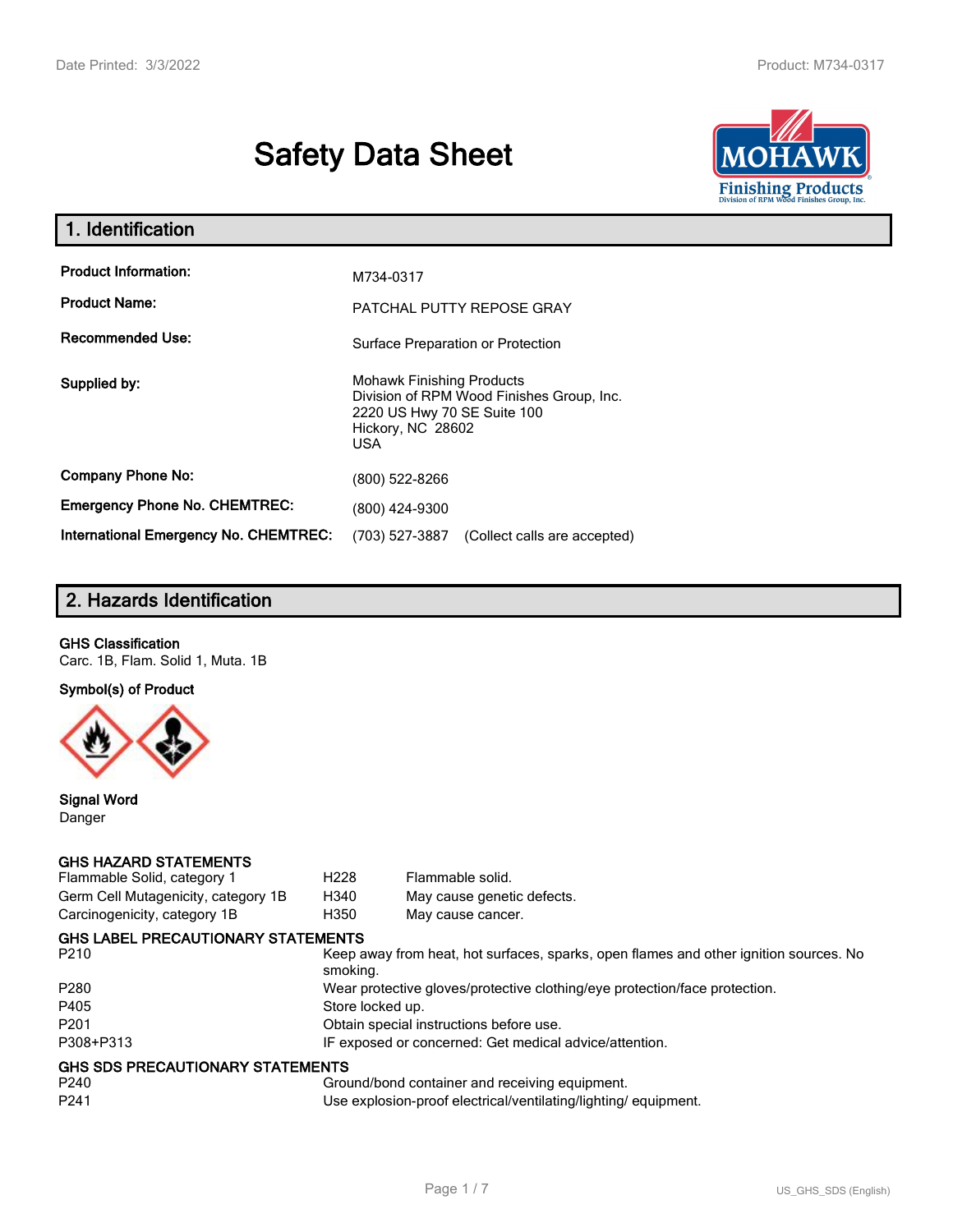# **3. Composition/Information on ingredients**

| <b>Chemical Name</b>         | CAS-No.    | Wt. %      | <b>GHS Symbols</b> | <b>GHS Statements</b> |
|------------------------------|------------|------------|--------------------|-----------------------|
| crystalline silica           | 14808-60-7 | 40-55      | No Information     | No Information        |
| petroleum distillate         | 64742-48-9 | 25-40      | GHS08              | H304-340-350          |
| modified complex hydrocarbon | 64742-60-5 | $2.5 - 10$ | GHS07              | H332                  |
| titanium dioxide             | 13463-67-7 | $2.5 - 10$ | GHS08              | H351                  |
| mixed glycercides            | 68308-54-3 | $2.5 - 10$ | No Information     | No Information        |
| polyethylene wax             | 8002-74-2  | $2.5 - 10$ | GHS07              | H332                  |

The exact percentage (concentration) of ingredients is being withheld as a trade secret.

The text for GHS Hazard Statements shown above (if any) is given in the "Other information" Section.

# **4. First-aid Measures**



FIRST AID - EYE CONTACT: IF IN EYES: Rinse cautiously with water for several minutes. Remove contact lenses, if present and easy to do. Continue rinsing. If eye irritation persists: Get medical advice/attention.

FIRST AID - SKIN CONTACT: IF ON SKIN: Gently wash with plenty of Soap and Water. If skin irritation occurs: Get medical advice/ attention.

FIRST AID - INGESTION: IF SWALLOWED: rinse mouth. Do NOT induce vomiting. IF exposed or if you feel unwell: Call a POISON CENTER or doctor/physician.

FIRST AID - INHALATION: IF INHALED: If breathing is difficult, remove victim to fresh air and keep at rest in a position comfortable for breathing. IF exposed or if you feel unwell: Call a POISON CENTER or doctor/physician.

# **5. Fire-fighting Measures**

**SPECIAL FIREFIGHTING PROCEDURES:** Evacuate all persons from the fire area to a safe location. Move non-burning material, as feasible, to a safe location as soon as possible. Fire fighters should be protected from potential explosion hazards while extinguishing the fire. Wear self-contained breathing apparatus (SCBA) and full fire-fighting protective clothing. Thoroughly decontaminate all protective equipment after use. Containers of this material may build up pressure if exposed to heat (fire). Use water spray to cool fire-exposed containers. Use water spray to disperse vapors if a spill or leak has not ignited. This precaution will help prevent the accumulation of an explosive vapor-air mixture after the initial fire is extinguished.

**FIREFIGHTING EQUIPMENT:** This is a NFPA/OSHA flammable solid. Follow NFPA 400, Chapters 5 and 13 for fire protection and fire suppression. Use a dry chemical, carbon dioxide, or similar ABC fire extinguisher for incipient fires. Water may be used to cool and prevent rupture of containers that are exposed to heat from fire.

## **6. Accidental Release Measures**

#### **ENVIRONMENTAL MEASURES:** No Information

**STEPS TO BE TAKEN IN CASE MATERIAL IS RELEASED OR SPILLED:** Follow personal protective equipment recommendations found in Section VIII. Personal protective equipment needs must be evaluated based on information provided on this sheet and the special circumstances created by the spill including; the material spilled, the quantity of the spill, the area in which the spill occurred, and the training and the expertise of employees in the area responding to the spill. Never exceed any occupational exposure limits. Shut off ignition sources; including electrical equipment and flames. Do not allow smoking in the area. Do not allow the spilled product to enter public drainage system or open waterways.

## **7. Handling and Storage**



**HANDLING:** Avoid inhalation and contact with eyes, skin, and clothing. Wash hands thoroughly after handling and before eating or drinking. In keeping with safe handling practices, avoid ignition sources (smoking, flames, pilot lights, electrical sparks); ground and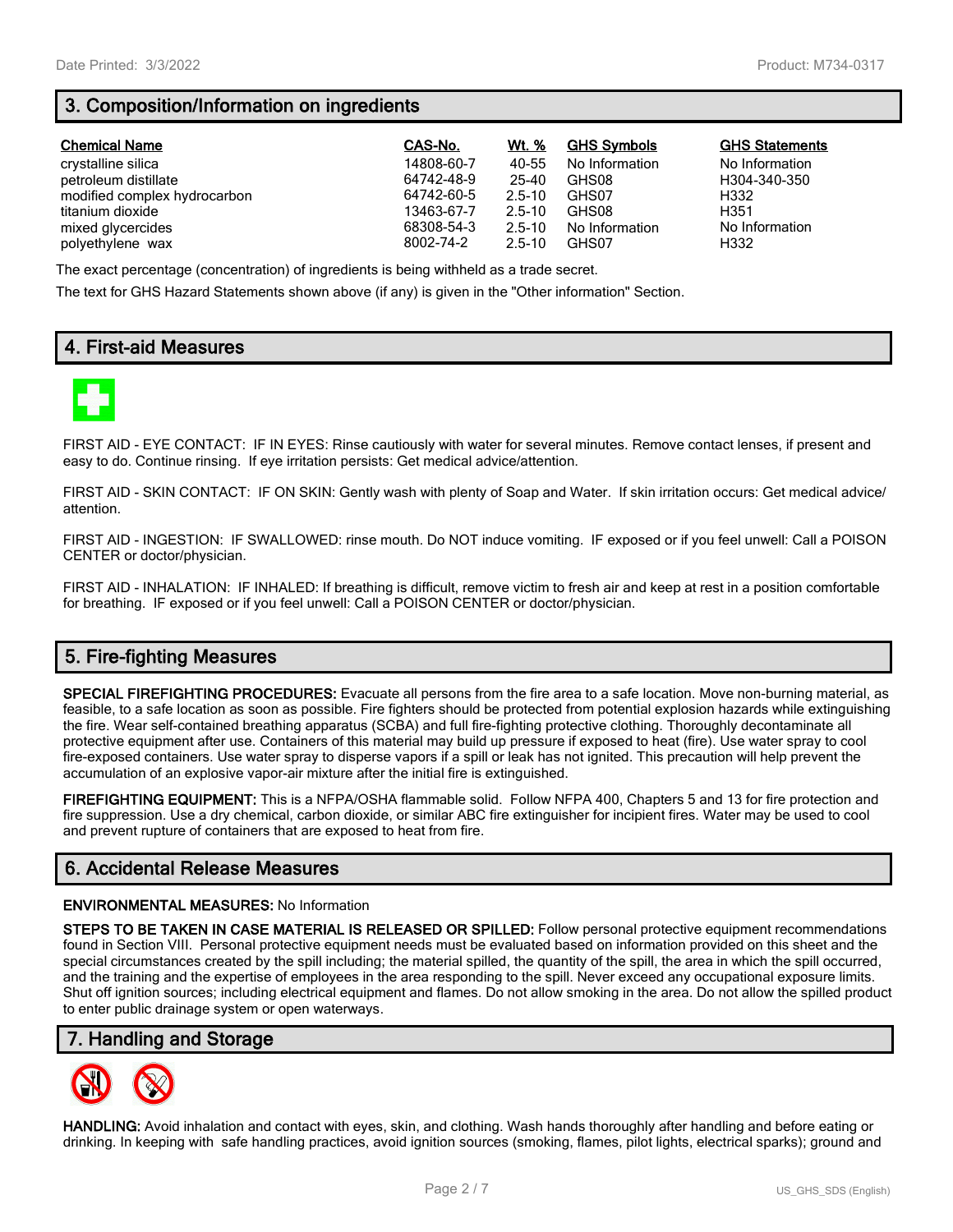bond containers when transferring the material to prevent static electricity sparks that could ignite vapor and use spark proof tools and explosion proof equipment. Empty containers may retain product residue or vapor. Do not pressurize, cut, weld, braze, solder, drill, grind, or expose container to heat, flame, sparks, static electricity, or other sources of ignition. Any of these actions can potentially cause an explosion that may lead to injury.

**STORAGE:** Keep containers closed when not in use. Store in cool well ventilated space away from incompatible materials.

## **8. Exposure Controls/Personal Protection**

| Ingredients with Occupational Exposure Limits |                         |                       |                     |                         |
|-----------------------------------------------|-------------------------|-----------------------|---------------------|-------------------------|
| <b>Chemical Name</b>                          | <b>ACGIH TLV-TWA</b>    | <b>ACGIH-TLV STEL</b> | <b>OSHA PEL-TWA</b> | <b>OSHA PEL-CEILING</b> |
| crystalline silica                            | $0.025 \,\mathrm{mg/m}$ | N.D.                  | $50 \mu q/m3$       | N.D.                    |
| petroleum distillate                          | N.D.                    | N.D.                  | N.D.                | N.D.                    |
| modified complex hydrocarbon                  | N.D.                    | N.D.                  | N.D.                | N.D.                    |
| titanium dioxide                              | 10 mg/m $3$             | N.D.                  | $15 \text{ mg/m}$   | N.D.                    |
| mixed glycercides                             | N.D.                    | N.D.                  | N.D.                | N.D.                    |
| polyethylene wax                              | $2 \text{ mg/m}$        | N.D.                  | N.D.                | N.D.                    |

**Further Advice: MEL = Maximum Exposure Limit OES = Occupational Exposure Standard SUP = Supplier's Recommendation Sk = Skin Sensitizer N.E. = Not Established N.D. = Not Determined**

#### **Personal Protection**



**RESPIRATORY PROTECTION:** In case of insufficient ventilation wear suitable respiratory equipment.

**SKIN PROTECTION:** Wear chemical resistant footwear and clothing such as gloves, an apron or a whole body suit as appropriate.



**EYE PROTECTION:** Safety glasses



**OTHER PROTECTIVE EQUIPMENT:** No Information



**HYGIENIC PRACTICES:** It is good practice to avoid contact with the product and/or its vapors, mists or dust by using appropriate protective measures. Wash thoroughly after handling and before eating or drinking.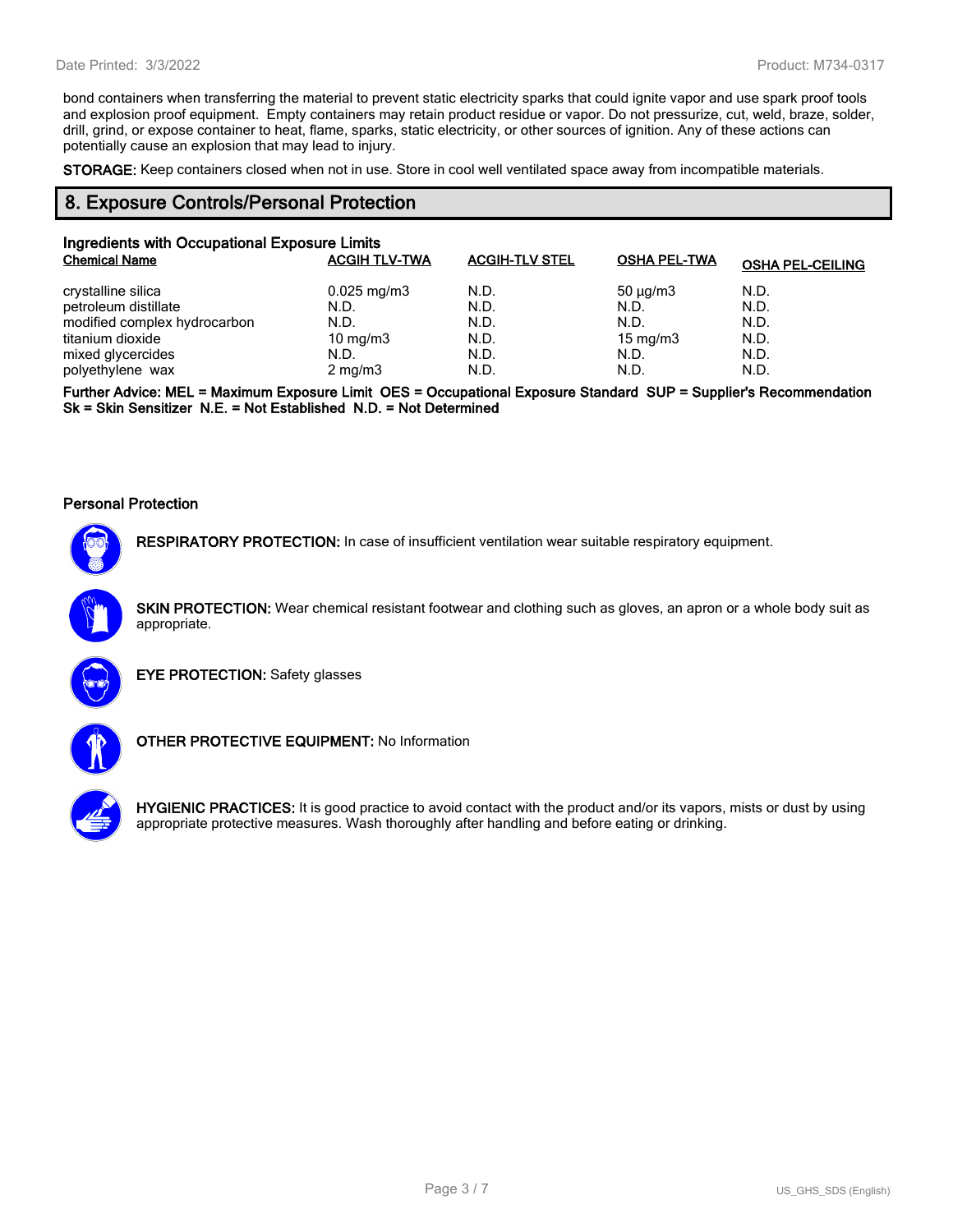**N.I. = No Information**

# **9. Physical and Chemical Properties**

| Appearance:                    | Solid                      | <b>Physical State:</b>                      | <b>SOLID</b>    |
|--------------------------------|----------------------------|---------------------------------------------|-----------------|
| Odor:                          | Oily Hydrocarbon           | <b>Odor Threshold:</b>                      | Not determined  |
| Density, g/cm3:                | 1.289                      | pH:                                         | Not determined  |
| Freeze Point, °F:              | Not determined             | <b>Viscosity:</b>                           | Not determined  |
| <b>Solubility in Water:</b>    | Not determined             | Partition Coefficient, n-octanol/<br>water: | Not determined  |
| Decomposition temperature, °F: | Not determined             | <b>Explosive Limits, %:</b>                 | Not determined  |
| Boiling Range, °F:             | Not determined             | Flash Point, °F:                            | 419 $\degree$ F |
| Combustibility:                | <b>Supports Combustion</b> | Auto-Ignition Temperature, °F:              | Not determined  |
| <b>Evaporation Rate:</b>       | Slower than Diethyl Ether  | Vapor Pressure, mmHq:                       | Not determined  |
| <b>Vapor Density:</b>          | Not determined             |                                             |                 |

# **10. Stability and reactivity**

**STABILITY:** Stable under normal conditions.

**CONDITIONS TO AVOID:** Heat, flames and sparks.

**INCOMPATIBILITY:** Acids, Bases, Oxidizing agents

**HAZARDOUS DECOMPOSITION PRODUCTS:** Not determined.

## **11. Toxicological information**

**Practical Experiences**

**EMERGENCY OVERVIEW:** No Information

**EFFECT OF OVEREXPOSURE - EYE CONTACT:** No Information

**EFFECT OF OVEREXPOSURE - INGESTION:** No Information

**EFFECT OF OVEREXPOSURE - INHALATION:** No Information

**EFFECT OF OVEREXPOSURE - SKIN CONTACT:** No Information

**CARCINOGENICITY:** May cause cancer.

This product contains Titanium Dioxide, which is listed by IARC as possibly carcinogenic to humans (Group 2B). This listing is based on inadequate evidence of carcinogenicity in humans and sufficient evidence in experimental animals. This classification is relevant when exposed to titanium dioxide in dust or powder form only, including cured product that is subject to sanding, grinding, cutting, or other surface preparation activities.

**PRIMARY ROUTE(S) OF ENTRY:**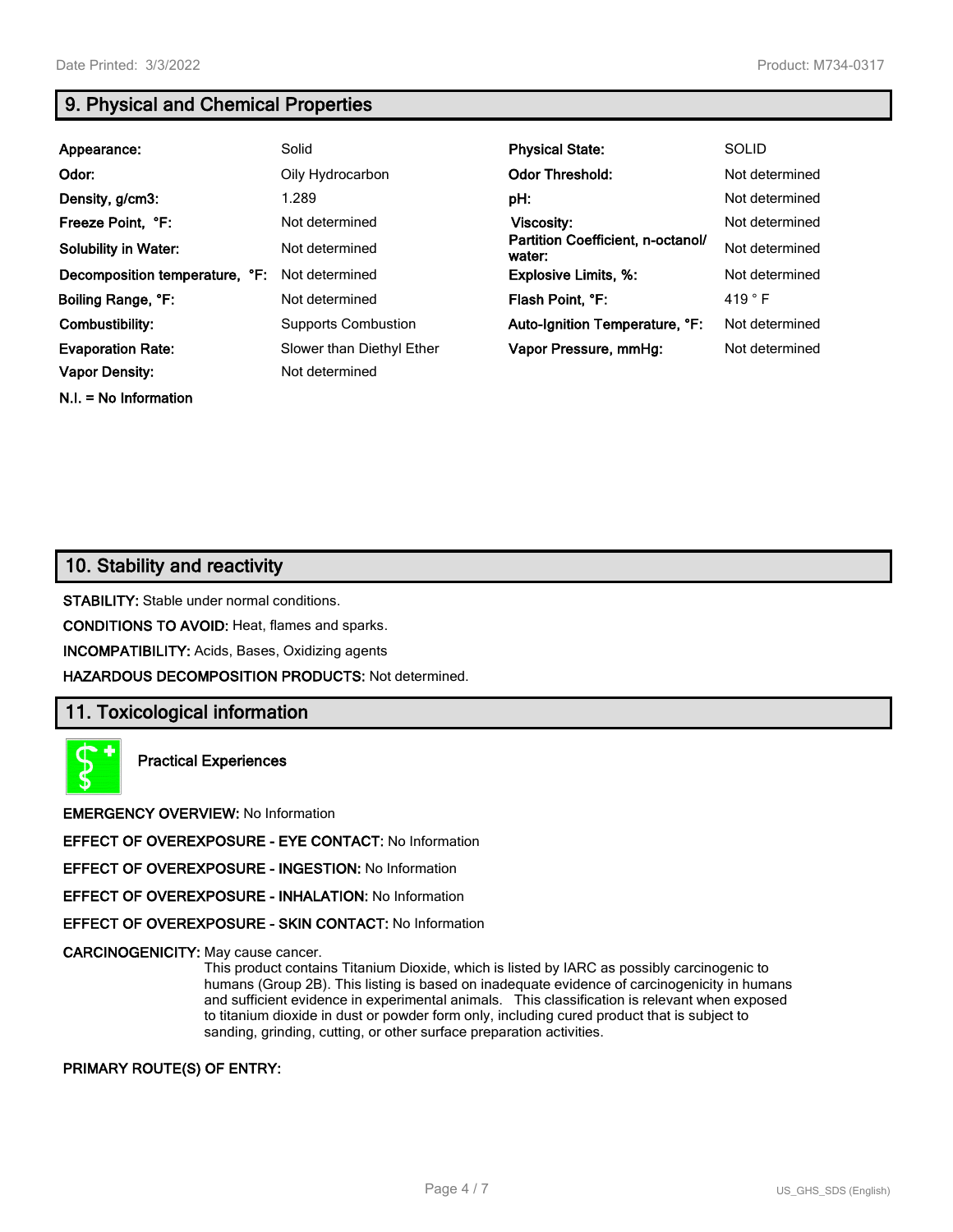# **Acute Toxicity Values**

## **The acute effects of this product have not been tested. Data on individual components are tabulated below**

| CAS-No.<br>14808-60-7<br>64742-48-9<br>64742-60-5<br>13463-67-7<br>68308-54-3<br>8002-74-2 | <b>Chemical Name</b><br>crystalline silica<br>petroleum distillate<br>modified complex hydrocarbon<br>titanium dioxide<br>mixed glycercides | Oral LD50<br>>5000 mg/kg<br>>5000 mg/kg Rat<br>>5000 mg/kg Rat<br>>10000 mg/kg Rat<br>>5001 | Dermal LD50<br>>5000 mg/kg<br>>3160 mg/kg Rabbit<br>$>3600$ mg/kg Rabbit $>20$<br>>10000 mg/kg Rabbit >20 mg/l<br>>5001 | Vapor LC50<br>>20 mg/l Rat<br>>20 mg/L Rat<br>>20.1<br>$>14$ ma/l |
|--------------------------------------------------------------------------------------------|---------------------------------------------------------------------------------------------------------------------------------------------|---------------------------------------------------------------------------------------------|-------------------------------------------------------------------------------------------------------------------------|-------------------------------------------------------------------|
|                                                                                            | polyethylene wax                                                                                                                            | >3750 mg/kg Rat                                                                             | >3600 mg/kg Rabbit                                                                                                      |                                                                   |

#### **N.I. = No Information**

## **12. Ecological information**

**ECOLOGICAL INFORMATION:** Ecological evaluation of this material has not been performed; however, do not allow the product to be released to the environment without governmental approval/permits.

## **13. Disposal Information**



**Product**

**DISPOSAL METHOD:** Waste from this material may be a listed and/or characteristic hazardous waste. Dispose of material, contaminated absorbent, container and unused contents in accordance with local, state, and federal regulations.

**STEPS TO BE TAKEN IN CASE MATERIAL IS RELEASED OR SPILLED:** Follow personal protective equipment recommendations found in Section VIII. Personal protective equipment needs must be evaluated based on information provided on this sheet and the special circumstances created by the spill including; the material spilled, the quantity of the spill, the area in which the spill occurred, and the training and the expertise of employees in the area responding to the spill. Never exceed any occupational exposure limits. Shut off ignition sources; including electrical equipment and flames. Do not allow smoking in the area. Do not allow the spilled product to enter public drainage system or open waterways.

## **14. Transport Information**

**SPECIAL TRANSPORT PRECAUTIONS:** No Information

**DOT:** NOT RESTRICTED

**IATA:** NOT RESTRICTED

**IMDG:** NOT RESTRICTED

## **15. Regulatory Information**

## **U.S. Federal Regulations:**

#### **CERCLA - SARA Hazard Category**

This product has been reviewed according to the EPA 'Hazard Categories' promulgated under Sections 311 and 312 of the Superfund Amendment and Reauthorization Act of 1986 (SARA Title III) and is considered, under applicable definitions, to meet the following categories:

Fire Hazard, Chronic Health Hazard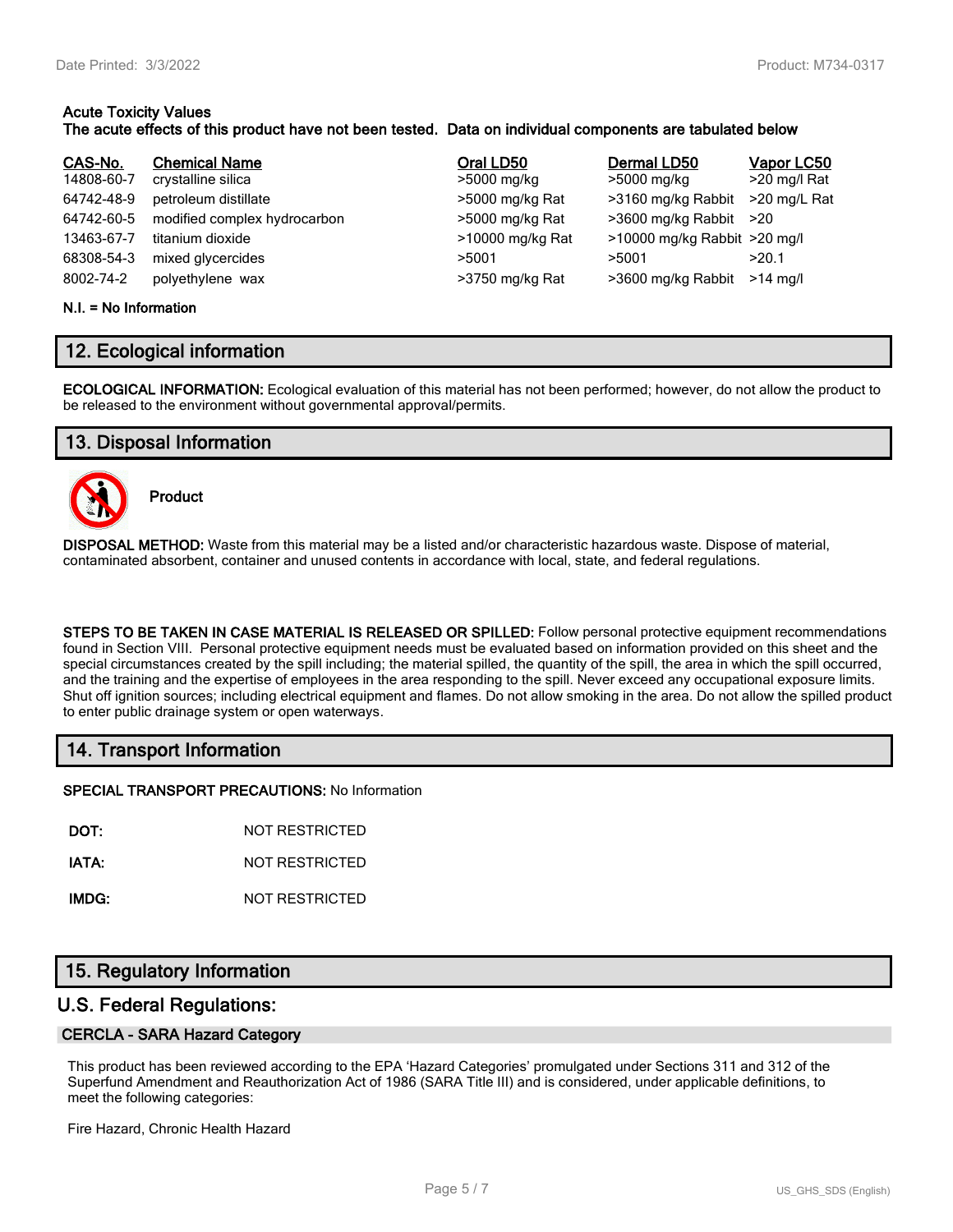#### **SARA SECTION 313**

This product contains the following substances subject to the reporting requirements of Section 313 of Title III of the Superfund Amendment and Reauthorization Act of 1986 and 40 CFR part 372:

No Sara 313 components exist in this product.

#### **TOXIC SUBSTANCES CONTROL ACT**

This product contains the following chemical substances subject to the reporting requirements of TSCA 12(B) if exported from the United States:

#### **Chemical Name CAS-No.**

zinc 7440-66-6 lead 7439-92-1

# **U.S. State Regulations:**

## **CALIFORNIA PROPOSITION 65**

WARNING: Cancer and Reproductive Harm - www.P65Warnings.ca.gov.

Crystalline Silica, Cancer, 41.6941% Cadmium, Reproductive Harm, 0%

## **16. Other Information**

| <b>Revision Date:</b>       | 3/3/2022                     | <b>Supersedes Date:</b>                                                                                                                                                                                                                                                                                                                                    | 7/29/2021 |
|-----------------------------|------------------------------|------------------------------------------------------------------------------------------------------------------------------------------------------------------------------------------------------------------------------------------------------------------------------------------------------------------------------------------------------------|-----------|
| <b>Reason for revision:</b> | 16 - Other Information       | <b>Product Composition Changed</b><br>Substance Hazard Threshold % Changed<br>Substance and/or Product Properties Changed in Section(s):<br>01 - Product Information<br>02 - Hazards Identification<br>03 - Composition/Information on Ingredients<br>09 - Physical & Chemical Information<br>15 - Regulatory Information<br>Revision Statement(s) Changed |           |
| Datasheet produced by:      | <b>Regulatory Department</b> |                                                                                                                                                                                                                                                                                                                                                            |           |
| <b>HMIS Ratings:</b>        |                              |                                                                                                                                                                                                                                                                                                                                                            |           |

| . .<br>-<br>ле<br><br><br> |  |  | - --<br>$ -$<br>.<br>лил |  |
|----------------------------|--|--|--------------------------|--|
|                            |  |  |                          |  |

## **Volatile Organic Compounds, gr/ltr:** 397

#### **Text for GHS Hazard Statements shown in Section 3 describing each ingredient:**

| H304 | May be fatal if swallowed and enters airways.                   |
|------|-----------------------------------------------------------------|
| H332 | Harmful if inhaled.                                             |
| H340 | May cause genetic defects.                                      |
| H350 | May cause cancer.                                               |
| H351 | Suspected of causing cancer.                                    |
|      | cons for GHS Pictograms shown in Section 3 describing each ingr |

# **Icons for GHS Pictograms shown in Section 3 describing each ingredient:**

**GHS07**